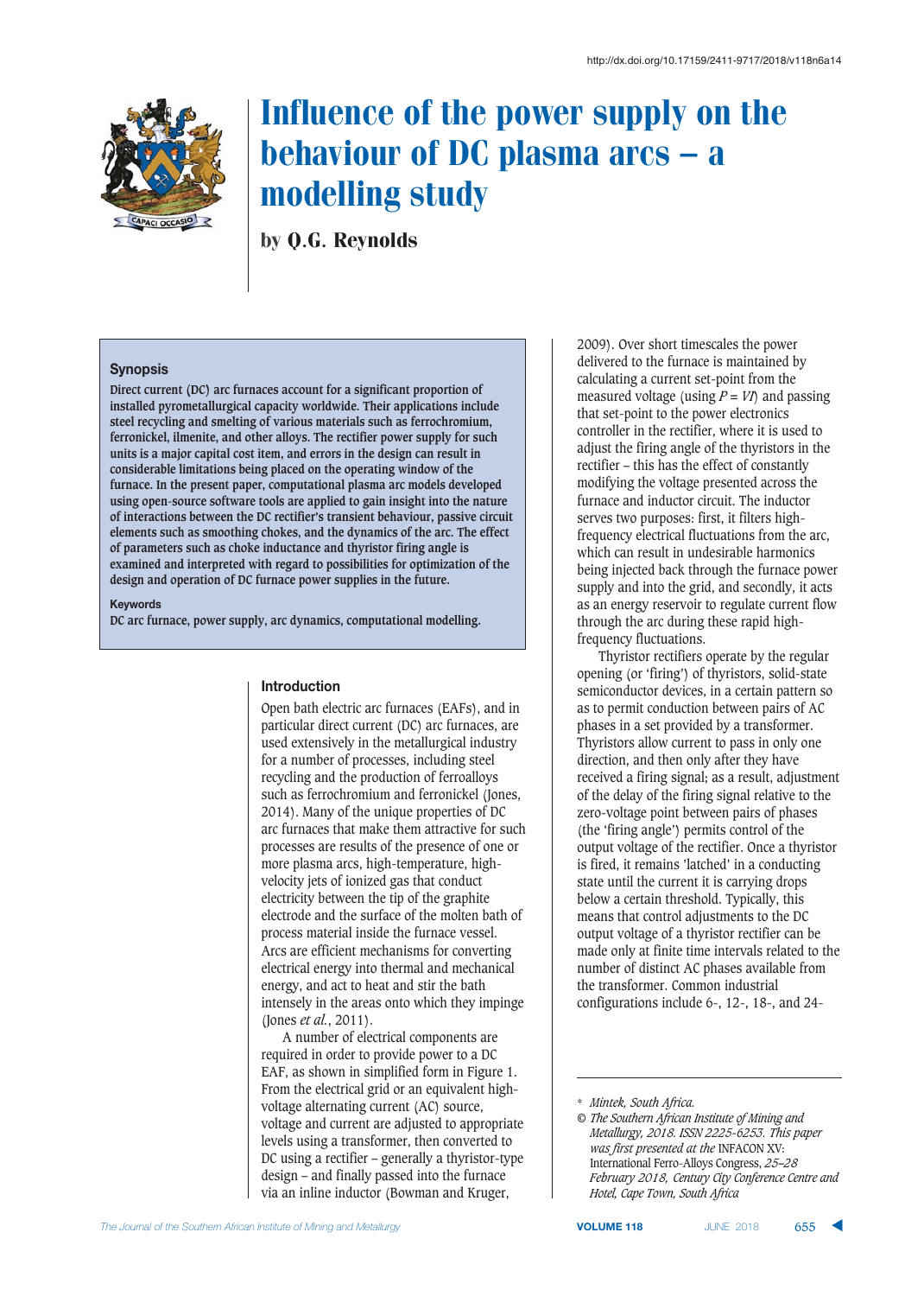

Figure 1-Basic elements of a DC arc furnace circuit (after Bowman  $2009$ 

pulse (6, 12, 18, or 24 control actions in one full AC cycle respectively). An example waveform for a three-phase AC, 6 pulse system is shown in Figure 2. The firing angle is indicated, as are the two phase voltages being fired against each other at any given time.

During a single pulse interval, the time-dependent output voltage produced by an ideal thyristor rectifier can be represented as the difference between two sine waves describing the pair of AC voltage phases being fired against one another:

$$
V_P = \frac{V_{AC}}{2} \left[ \cos \left( 2\pi \omega t - \frac{2\pi}{N_P} + \alpha \right) + \cos(2\pi \omega t + \alpha) \right]
$$
  
0 < t < t<sub>max</sub>  $t_{\text{max}} = \frac{1}{\omega N_P}$  [1]

Here,  $V_P$  is the rectifier output voltage,  $V_{AC}$  is the peak-topeak voltage of the input AC phases,  $\omega$  is the input AC frequency, and *NP* is the number of pulses. The mean DC voltage during a single pulse interval may be derived from Equation [1] as:

$$
V_{DC} = \frac{V_{AC}}{2} \frac{N_P}{\pi} \cos \alpha \sin \frac{2\pi}{N_P}
$$
 [2]

The rectifier output voltage *V<sub>P</sub>* feeds a circuit consisting of an inductor and a plasma arc in series. Any variability of current over time generates a voltage across the inductor, which in turn affects the voltage available to the arc. A simple circuit model using an ideal inductor may be constructed as:

$$
V_P(t) = L\frac{dI}{dt} + V_a(I, t)
$$
 [3]

Here, *L* is the inductance of the inductor, *I* is the arc current, and  $V_a$  is the arc voltage.

In the case of an idealized, perfect constant-current rectifier, current does not vary over time and the inductor potential therefore remains zero; in order to achieve this, *VP* must be controlled to be equal to  $V_a$  at all times. In the case of a thyristor rectifier (for a single pulse interval), *VP* is given by Equation [1] and *Va* and *I* both vary as functions of time for the duration of the pulse, depending on the properties of the arc and inductor.

In the present work, some preliminary explorations of Equation [3] are conducted using computational methods to calculate the arc's electrical response, and to evaluate the system behaviour as a function of several parameters relevant to the design and operation of DC furnace power supplies.

### **Model development**

In order to capture the rapid transient behaviour of the plasma arc over short time intervals, a computational

magnetohydrodynamic model is used. Such models combine fluid flow, heat transfer, and electromagnetism in a coupled system which is solved using numerical methods. Several assumptions are made: the plasma in the arc is in local thermodynamic equilibrium, in which all physical properties of the plasma fluid are described as complex functions of temperature, and the flow is incompressible, which is valid for low-current arcs in which the velocities do not approach or exceed mach 1. The governing equations for computational plasma arc models under such conditions have been described in more detail elsewhere (Reynolds, 2015, 2017) but are presented here for reference:

$$
\frac{\partial(\rho \mathbf{u})}{\partial t} + \nabla \cdot (\rho \mathbf{u} \mathbf{u}) + \nabla P = \qquad [4a]
$$

$$
\nabla \cdot \mathbf{\tau}_{ij} + \mathbf{j} \times \nabla \times \mathbf{A} - \rho \mathbf{g}
$$

$$
\frac{\partial \rho}{\partial t} + \nabla \cdot (\rho \mathbf{u}) = 0 \tag{4b}
$$

$$
\frac{\partial(\rho C_p T)}{\partial t} + \nabla \cdot (\rho C_p \mathbf{u} T) = \qquad [4c]
$$

$$
\nabla \cdot \left( k \nabla T + \frac{5k_B \mathbf{i}}{2e} T \right) + \frac{\mathbf{j} \cdot \mathbf{j}}{\sigma} - Q_R
$$

$$
\mathbf{j} = -\sigma \left( \nabla \Phi + \frac{\partial \mathbf{A}}{\partial t} - \mathbf{u} \times \nabla \times \mathbf{A} \right)
$$

$$
\nabla \cdot \mathbf{j} = 0 \quad \nabla^2 \mathbf{A} = -\mu_0 \mathbf{j} \tag{4d}
$$

Here, **u** is the velocity vector field in the arc, *P* is the pressure field, **j** is the electric current density, **A** is the magnetic vector potential,  $\Phi$  is the electric potential, and *T* is the temperature field.  $\tau_{ij}$  is the viscous stress tensor.  $\rho$  is the plasma density, *CP* is its heat capacity, *k* is its thermal conductivy, and  $\sigma$  is its electrical conductivity.  $\mathcal{Q}_R$  is the volumetric radiation emission coefficient for the plasma (a strong function of temperature),  $k_B$  is the Boltzmann constant,  $e$  is the fundamental charge, and  $u_0$  is the magnetic permeability of free space. Boundary conditions must be supplied to complete the solution of Equation [4], and are presented elsewhere (Reynolds, 2015, 2017).

Equation [4] is solved numerically using the finite volume method, in which the geometric region of interest is broken up into a large number of volume elements over which rigorous mass, momentum, and energy balances are



**figure 2-(Top) AC phases showing firing angle and positive and** negative DC components, (bottom) resulting DC output voltage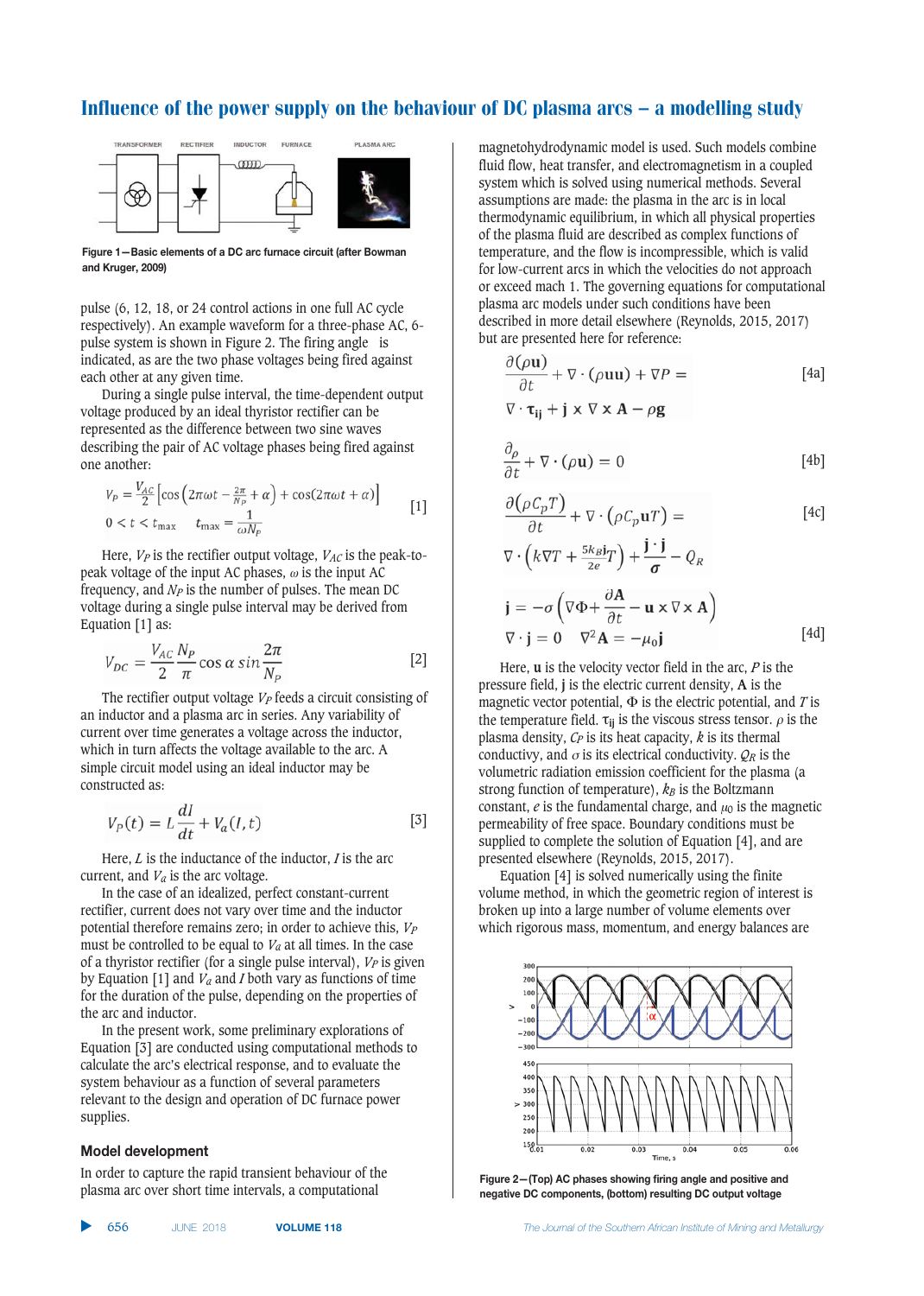performed to give a set of coupled equations for the field values at each element. This set of equations is solved at each discrete time-step in the model using matrix methods. Models used a geometric resolution of 350 000 volume elements for approximately  $3 \times 10^6$  degrees of freedom. The models were implemented using version 5.0 of the OpenFOAM® open source computational mechanics framework (OpenFOAM Foundation, 2017), and executed using Linux-based high-performance computing facilities.

The furnace geometry used in the models is shown in Figure 3. The molten bath of process material is at A and is treated as a flat surface forming the anode electrical connection. The body of the graphite electrode is at B, and the conductive tip of the electrode is at C and forms the cathode. Boundary D is open to the atmosphere inside the furnace freeboard. Because of the very rapid nature of arc and rectifier dynamics (of the order of 1 ms) compared to the dynamics of free surface flow in slag or metal melts (of the order of 100 ms), treatment of the anode surface as static for the duration of a rectifier pulse is deemed to be an acceptable approximation. It should be noted, though, that the shape of the anode surface at any given instant is unlikely to be flat as considered here – the arc imparts significant mechanical force to the free surface of the melt and substantial disruption of the interface is expected as a result (Reynolds, 2017). However for the purposes of this study it was felt that consideration of variable geometry at the anode would introduce additional uncertainty and complexity into the results and detract from the topic of focus, which is the electrical behaviour. Study of such variations is therefore left to future work on the subject.

The plasma arc model is combined with the circuit model (Equation [3]) using a backward Euler numerical integration method. In the case of a constant-current power supply the voltage supplied at the cathode in the arc model, *Va*, is iteratively adjusted to the point at which the current produced by the arc model matches the desired current set-point at each time-step. In the case of a thyristor supply, *Va*a is iteratively adjusted until the current produced by the arc model satisfies the relationship in Equation [3] at each timestep, based on the values of *VP* and *L*.

In order to quantify the system behaviour, an ensemble forecasting approach is applied. Ensemble forecasts entail running multiple simulations to predict outcomes from a collection of similar starting conditions, and then analysing the degree of variation in the results (Leutbecher and Palmer, 2008). In the case of the combined plasma arc and circuit model, this was achieved by first running a long simulation at constant current, then randomly extracting from the results a set of conditions with instantaneous arc voltages similar to the mean value. These conditions were then used as the



Figure 3-Geometry and boundaries used for computational arc models, with visualization of a half-section of the model region to show **13D structure at right** 

starting points for simulations of a single pulse interval of a thyristor power supply, *i.e.*, the period during which external control actions are not possible and the system simply responds to the supply voltage  $V_P$ , given by Equation [1]. The resulting deviation of current *I* away from the constant current set-point over the pulse interval was taken as an indication of the controllability of the power supply.

# $R$ **esults and discussion**

The base case parameters used in the study are given in Table I, and are representative of a small pilot-scale DC arc furnace.

Here, *HA* is the arc length from electrode tip to anode surface,  $d_E$  is the electrode diameter, and  $d_C$  is the diameter of the cathode tip. *ISP* is the fixed current that is applied during constant-current simulations.  $T_E$  and  $T_A$  are the maximum permitted temperatures on the electrode and anode boundaries respectively, and  $T_F$  is the inlet temperature of gas from the surrounding freeboard region.

# Generation of ensemble member starting conditions

In order to produce the ensemble starting conditions used by all subsequent simulations, the base case model was set up to run for 100 ms of in-model time while operating in constant current mode. An impusive start initial condition was used in which a column of high-temperature plasma was inserted between the electrode tip and the anode surface, at zero velocity. The evolution of arc voltage with time is depicted in Figure 4, and shows clearly how the rapid chaotic motion of the arc column influences its electrical characteristics.

The average arc voltage for the period after the initial conditions had decayed was approximately 195.7 V. Ten points close to this value were randomly selected from the data output by the constant current simulation, indicated as solid circles in Figure 4. Field data at these points was saved and used as the initial condition for each member of the ensemble forecast. Visualizations of the arc's temperature field for each ensemble starting condition are shown in Figure 5.

# Combined circuit model – base case results

Using the base case parameters in Table I, the combined circuit model using a thyristor power supply was executed for each member of the ensemble starting conditions. The value of *VAC* used in Equation [1] was found from Equation [2] for each ensemble member, with  $V_{DC}$  equal to the instantaneous arc voltage at the start of the simulation. The simulations were run for a single pulse interval – in the case of a 12-pulse thyristor system at 50 Hz, this is a period of 1.67 ms.

#### *Table I*

### **219:.219:04+9/ '282097981**

| Parameter | Value                  | Parameter   | Value  |
|-----------|------------------------|-------------|--------|
| $H_A$     | 0.1 <sub>m</sub>       | <b>I</b> sp | 1000 A |
| $d_{F}$   | 0.1 <sub>m</sub>       | Plasma gas  | Air    |
| $d_C$     | $0.02 \; m$            | $T_F$       | 4100 K |
| $T_F$     | 2000 K                 | $T_A$       | 3000 K |
|           | 100 µH                 | $N_P$       | 12     |
| $\alpha$  | $30^\circ$ ( $\pi/6$ ) | $\omega$    | 50 Hz  |

657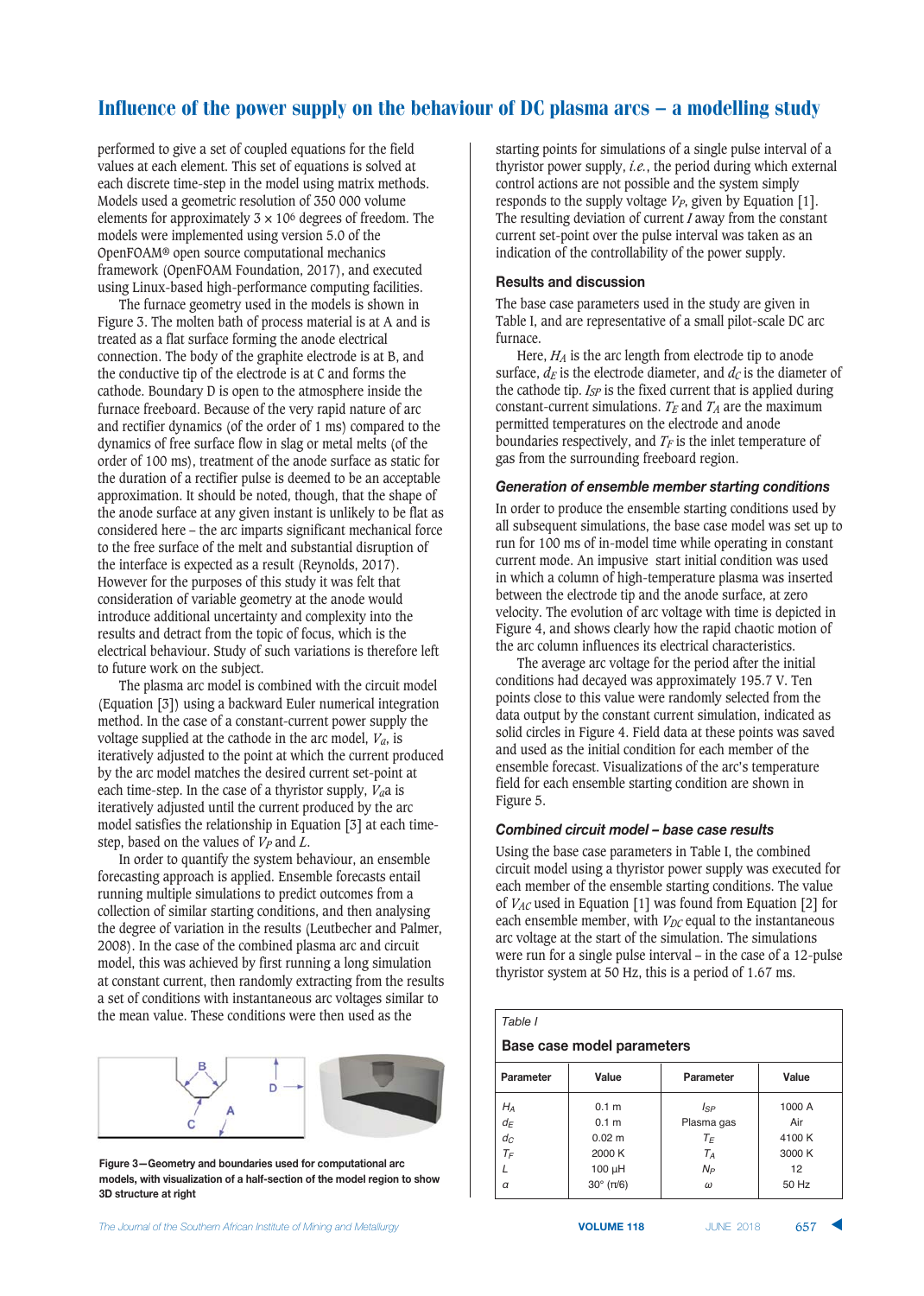

#### Figure 4-Evolution of arc voltage over time, constant current 1000 A



Figure 5-Visualizations of the arc temperature field for each ensemble member (the 3D temperature contour for 7500 K is also shown)

Results from a single ensemble member simulation are shown in Figure 6. The presence of an inductive load in the circuit causes deviations between the power supply voltage  $V_P$  and the arc voltage  $V_a$ , which are balanced by the inductor voltage generated by the variation of the arc current with time.

Results from all ten ensemble simulations at base case conditions are shown in Figure 7. The total range of currents covered by the simulation trajectories is shown in grey shading.

It can be seen that although all simulations start at the initial current of 1000 A, it is possible to have movement away from this value in both positive and negative directions during a single thyristor pulse.

#### Combined circuit model – effect of inductance

In order to study the effect of the inductor on the system behaviour, the inductance *L* was varied between 0 and 400 H while keeping all other parameters fixed at base case conditions. The spread of currents over the duration of a single thyristor pulse was calculated from the set of ensemble trajectories from simulations at each inductance value. The ensemble results for 0, 10, and 50  $\mu$ H are shown in Figure 8.

It is clear that with insufficient inductance present, the circuit current over a single thyristor pulse is capable of diverging rapidly to very large or very small values (see also Figure 9), making control of such a system challenging.

In real systems a small amount of inductance is generally unavoidable due to the circuit loop between furnace and rectifier (of the order of  $10-20 \mu H$ ). Although this is not enough to prevent arc extinction or over-current, it does have some mitigating effect on the range of currents attained in the model. Adding a moderately sized DC line inductor ( $>$  50  $\mu$ H) significantly decreases the variation in current possible over a single pulse interval, making control at pulseinterval time-steps more feasible.

The range of currents obtained for each value of *L* simulated is shown in Figure 10, demonstrating the limitation of current variation by larger inductors.



Figure 6-(Top) arc and power supply voltages, (middle) inductor voltage, (bottom) circuit current over time, single simulation

▲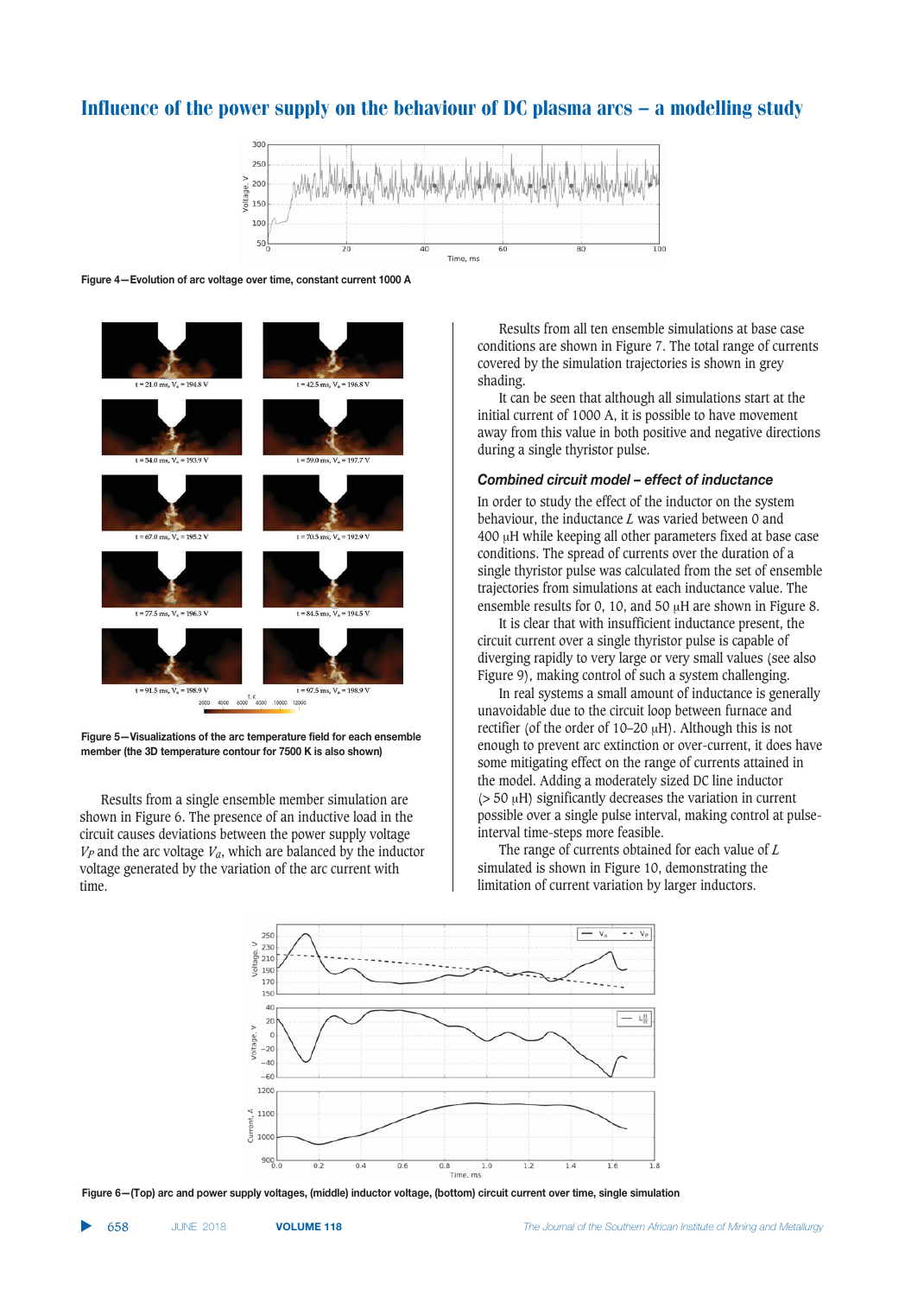

#### Figure 7-Circuit current over time, all ensemble members



Figure 8-Ensemble simulation results for circuit current at different values of L



Figure 9-Selected member results from ensemble simulation at  $L =$ 10 µH; (a) arc extinction due to current decay, (b) over-current excursion

# Circuit model - effect of firing angle

The effect of changing the firing angle  $\alpha$  was examined by varying the value between  $0^{\circ}$  (0) and  $75^{\circ}$  (5 $\pi$ /12) while keeping all other parameters fixed at base case conditions. This is equivalent to changing the peak-to-peak AC voltage, for example by selecting different tap settings on the transformer while keeping the system operating point fixed. As per Equation [1], this causes changes in the variation in  $V_P$  over the duration of a pulse, as shown in Figure 11.

To determine the impact this has on the combined circuit model, the spread of currents over the duration of a single thyristor pulse was calculated using the set of ensemble trajectories from simulations at each firing angle value, as before. The results for  $0^\circ$ ,  $60^\circ$ , and  $75^\circ$  are given in Figure 12.

The range of currents attained for each value of firing angle simulated is given in Figure 13. Increasing the firing angle increases the variability in  $V_P$ , which in turn increases the variability in *.* 

It is interesting to observe that although the current ranges at the *end* of a pulse remain reasonably similar, the currents rise and fall more appreciably during the pulse for larger firing angles. Larger values of  $L$  would also be expected to mitigate this effect.



Figure 10-Minimum and maximum currents observed in ensemble results as a function of L



Figure  $11 - V_P$  as a function of time for a single thyristor pulse at different firing angles, for  $V_{DC}$  = 195.7 V

### Circuit model - effect of pulse count

The effect of using a different number of pulses in the design of the thyristor power supply was examined by changing the value of  $N_P$  between 6 and 24, while keeping all other variables fixed at the base case values. As per Equation [1],



Figure 12-Ensemble simulation results for circuit current at different values of a